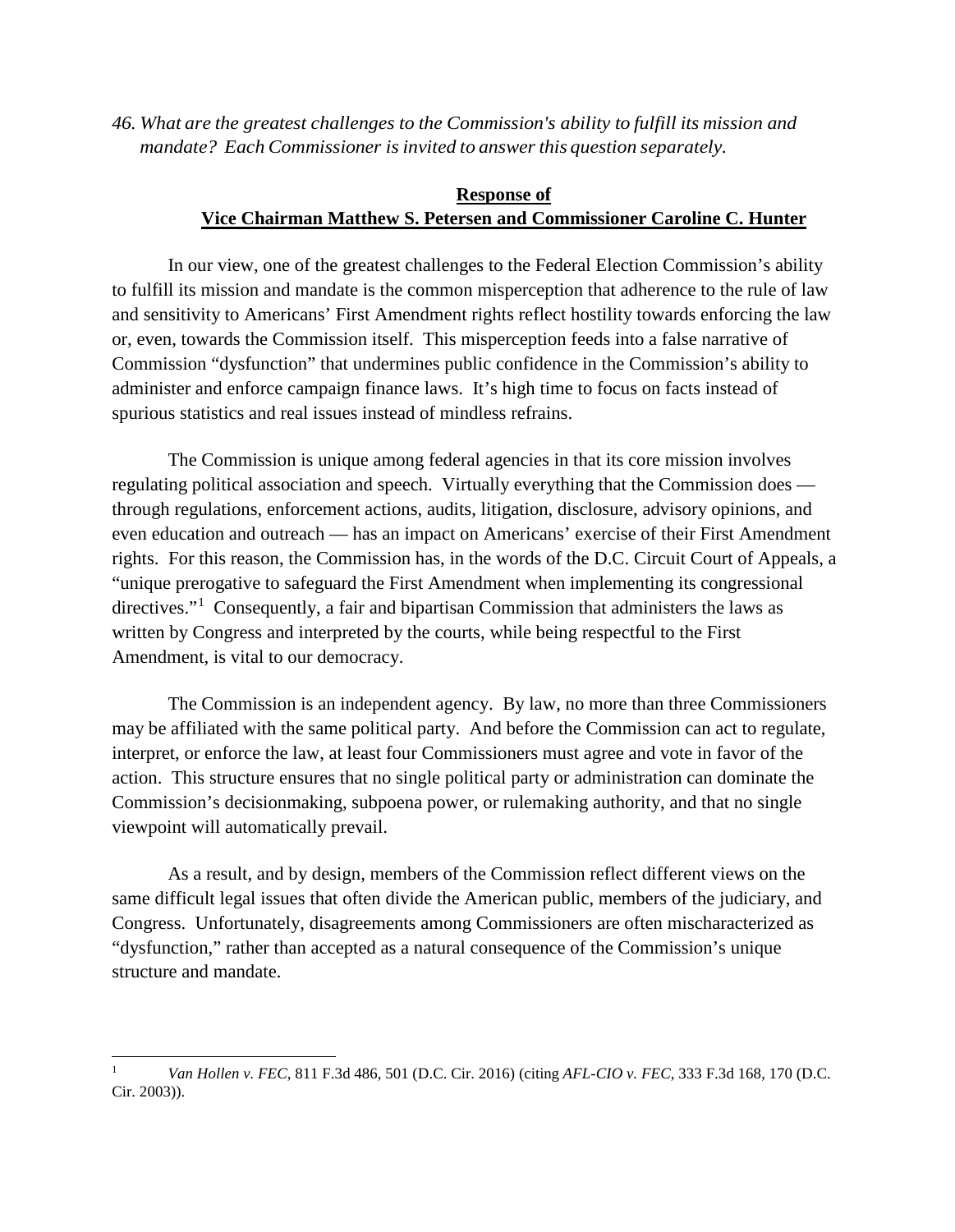We are particularly sensitive to the constitutional rights of Americans to speak and associate freely, and we understand that overly aggressive regulatory and enforcement actions could harm those rights. The Supreme Court has said, "Where the First Amendment is implicated, the tie goes to the speaker, not the censor."<sup>[2](#page-1-0)</sup> Thus, we should issue new regulations only when they are clearly necessary, and authorize investigations of Americans' political activities only upon a showing that the allegations against them are based on more than speculation and concern actions that, if proven, would be clearly prohibited. We administer and enforce the law as written by Congress and interpreted by the courts, not as others wish it to be.

While we welcome and encourage a meaningful debate on the weighty questions we must decide, we caution against overly simplistic attempts to evaluate Commission performance based on numbers with limited value. If numbers are to be considered, they must not mislead. Thus, a rational and fair-minded analysis of Commission actions based on the Commission's voting history must take into account the total universe of votes taken by the Commission. Focusing only on the number of "deadlocked" votes in Matters Under Review considered in Executive Session automatically limits the scope of such analysis to only the most complex and controversial enforcement cases. It necessarily excludes all votes in enforcement matters approved by Commissioners on tally, or handled through another mechanism — such as the thousands of matters resolved through the administrative fines program or the Office of Alternative Dispute Resolution — or dismissed under the Enforcement Priority System.

Moreover, the number of deadlocked votes does not correlate with the outcome of an enforcement action. Commissioners regularly call for votes on motions in Executive Session even when they expect the motions to fail; this can help to create a record of Commissioners' positions on issues, which not only is part of the normal give-and-take prior to reaching consensus but may also provide useful guidance to the public. Thus, a matter with deadlocked votes often reflects the opposite of dysfunction: Commissioners staking out their ideal positions while on the path to compromise.

Take for example MUR 7122 (American Pacific International Capital, Inc., *et al*.). In this matter, Commissioners made 13 different motions, more than half of which failed, before ultimately voting to approve conciliation agreements in which the respondents agreed to pay nearly \$1,000,000 in fines. The deadlocked votes were a necessary part of the deliberative process that achieved a consensus result.

We do not mean to suggest that consensus is achieved in nearly every matter. But true deadlocks, in which at least four Commissioners cannot agree on a path forward, occur infrequently and reflect principled disagreements on the proper interpretation and application of the law. This exercise of independent judgment is generally far more challenging than simply

<span id="page-1-0"></span> <sup>2</sup> *FEC v. Wisconsin Right to Life*, 551 U.S. 449, 474 (2007).